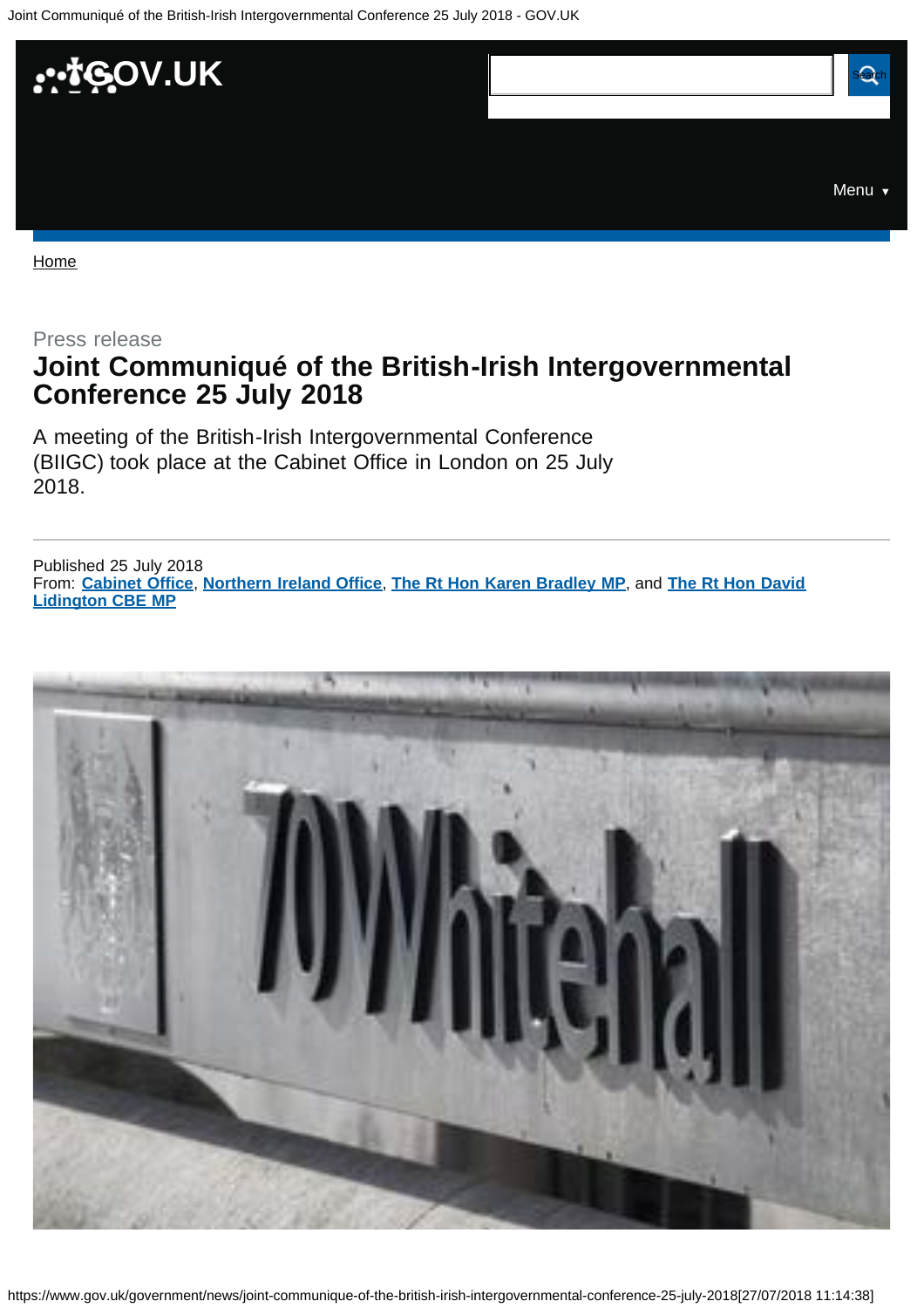A meeting of the British-Irish Intergovernmental Conference (BIIGC) took place at the Cabinet Office in London on 25 July 2018.

The Government of the United Kingdom of Great Britain and Northern Ireland was represented by the Chancellor of the Duchy of Lancaster, Rt Hon David Lidington MP, and the Secretary of State for Northern Ireland, Rt Hon Karen Bradley MP. The Government of Ireland was represented by Tánaiste and Minister for Foreign Affairs and Trade, Mr Simon Coveney TD, and the Minister for Justice and Equality, Mr Charles Flanagan TD.

The Conference was established under Strand Three of the 1998 Belfast/Good Friday Agreement "to promote bilateral co-operation at all levels on all matters of mutual interest within the competence of both Governments".

The Conference discussed the following:

### **Legacy**

The Conference reviewed the overall progress towards implementation of the Stormont House Agreement legacy framework.

Both the Irish and UK Governments re-asserted their commitment to the legacy bodies set out in the 2014 Stormont House Agreement as the best means of addressing the legacy of Northern Ireland's past. The UK Government updated the Conference on the consultation currently being held on the Stormont House institutions which runs to 10 September. The Irish Government updated the Conference on the legislative measures being brought forward within its jurisdiction to implement and support the Stormont House Agreement legacy framework and raised other legacy issues.

#### **Security co-operation**

The Conference reviewed the current security situation, and discussed the continuing threat posed by Northern Ireland Related Terrorism in the United Kingdom and in Ireland.

The Conference expressed its rejection of all paramilitary violence and all other forms of paramilitary activity. The Conference reiterated its strong support for the efforts of the Police Service of Northern Ireland and An Garda Síochána, along with other agencies, in keeping people safe and secure across both jurisdictions.

Both the UK and Irish Governments recalled commitments in the 2015 Fresh Start Agreement to ending paramilitarism and looked forward to the first report of the Independent Reporting Commission established under that Agreement.

### **East-West matters**

The Conference considered the strength of the bilateral relationship between the United Kingdom and Ireland and welcomed the high levels of bilateral cooperation across a range of important policy areas.

The Conference agreed that this level of bilateral co-operation needed to be maintained and, where possible, strengthened following the departure of the United Kingdom from the European Union.

Officials were asked to take forward work in this area with a view to coming forward with proposals for future East-West cooperation, including at Cabinet and Ministerial level, for consideration by the Irish and UK Governments at a future meeting of the Conference.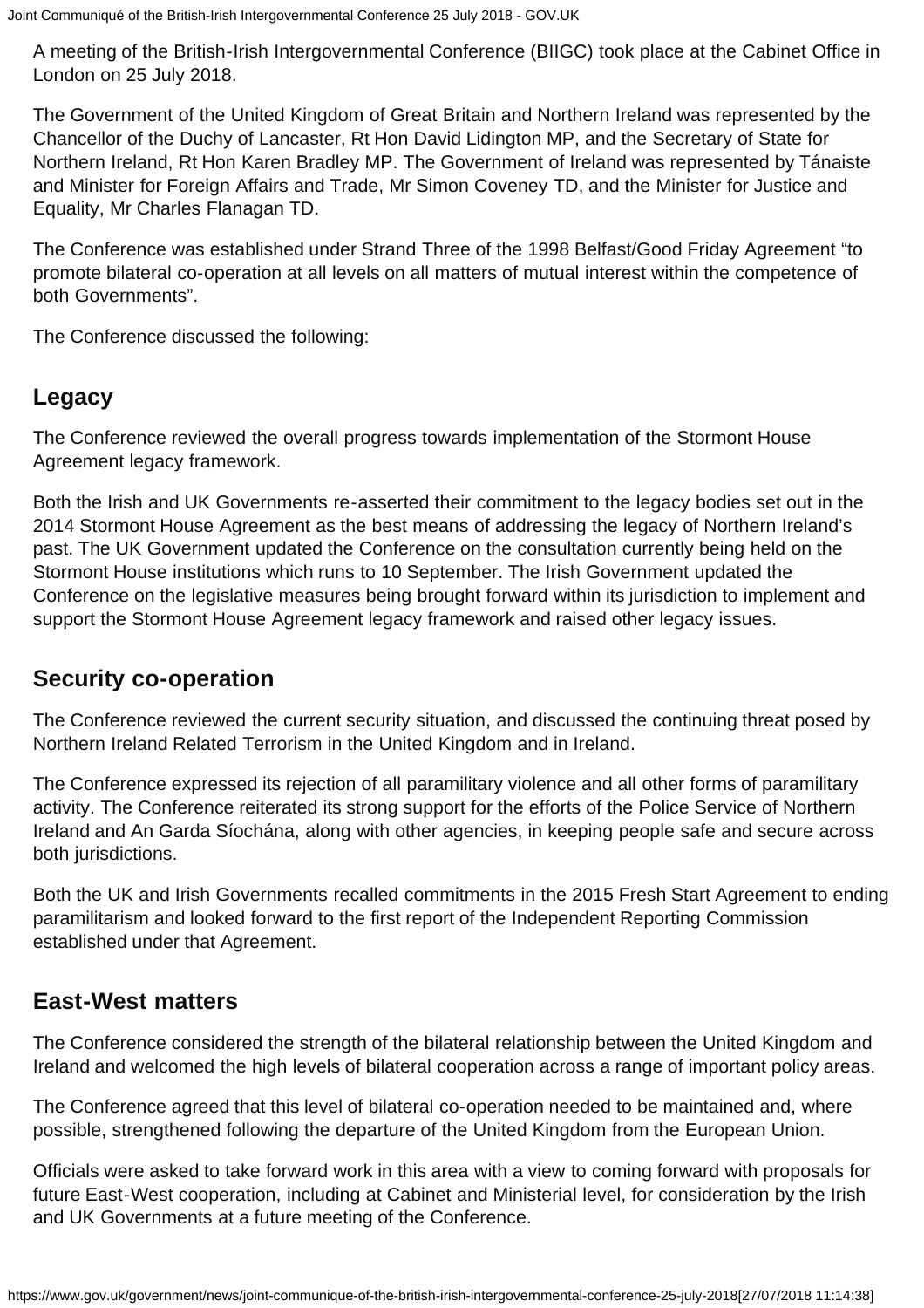# **Political stability**

Both the UK and Irish Governments reiterated their strong support for the Belfast/Good Friday Agreement and subsequent agreements which have underpinned the progress made in Northern Ireland over the past two decades and which provide the framework for the political process in Northern Ireland.

The Irish and UK Governments re-affirmed their shared commitment to all of the political institutions established by the Agreement and to securing the effective operation of power-sharing, devolved government in Northern Ireland and the consequent resumption of the North/South Ministerial Council and Northern Ireland participation in the British Irish Council at the earliest opportunity.

Both the UK and Irish Governments agreed to continue working closely together in accordance with the three-stranded approach as set out in the Belfast/Good Friday Agreement.

## **Future meetings**

It was agreed that the Conference would meet again in the autumn.

Share this page

**Facebook Twitter**

Published 25 July 2018

#### **Is this page useful?** Yes No

Is there anything wrong with this page?

#### **Services and information**

**Benefits** 

Births, deaths, marriages and care

Business and self-employed

Childcare and parenting

Citizenship and living in the UK

Crime, justice and the law

Disabled people

Driving and transport

Education and learning

Employing people

Environment and countryside